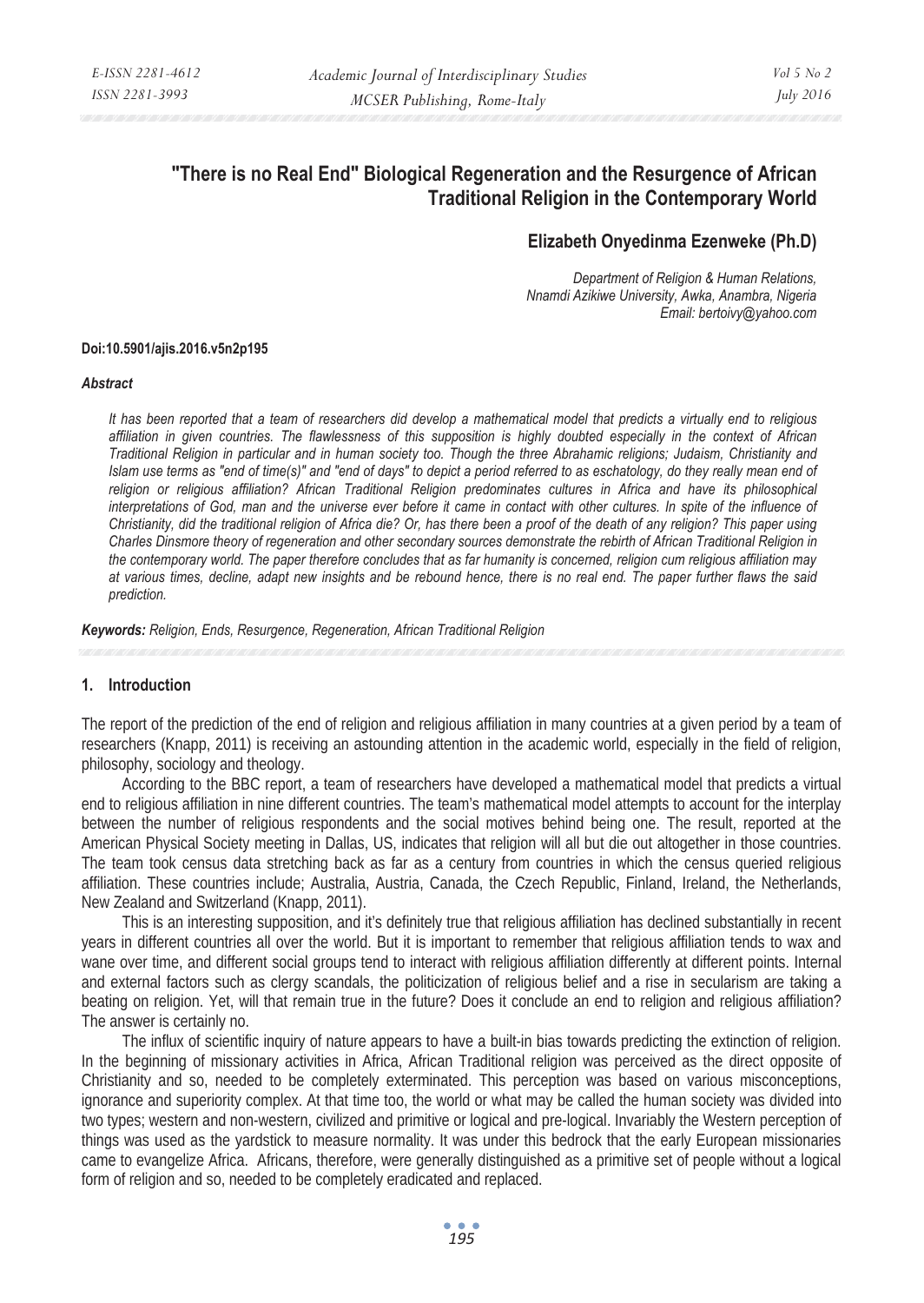| E-ISSN 2281-4612 | Academic Journal of Interdisciplinary Studies | Vol 5 No 2       |
|------------------|-----------------------------------------------|------------------|
| ISSN 2281-3993   | MCSER Publishing, Rome-Italy                  | <i>July 2016</i> |

This background led these missionaries with the high sense of superior culture and religion, not only to bring the Christian faith, but also Western culture, at the expense of local cultures and religious traditions. On the other hand, ATR was and still inseparably linked to African cultures and worldviews. This led to what may be called a cultural conflict which is demonstrated by Achebe (1958).

It should be recalled that humans have been religious for tens of thousands, if not hundreds of thousands of years. It is endemic to our culture and our ways of thinking. That may be to a large extent partly because our natural curiosity and urge to find meaning in life leads us to it inexorably. So while religious affiliation is on the decline now, if history is any indicator, traditional religions will either adapt and embrace the technological and cultural changes of the past century, or new religions will arise to take their place. When that happens, I suspect that people's affiliations will rebound.

The findings of these researchers were based on the fact that religious affiliation has declined substantially in recent years in different countries all over the world. The flawlessness of this interesting supposition is greatly challenged in literature. It is quite obvious that though religious affiliation seems to wax and wane at various points in history, it does not mean an end to religious affiliation.

However, the above assertion is demonstrated using Charles Dinsmore theory of biological regeneration. Charles Dinsmore explored the phenomenon of biological regeneration in a book he edited in 1991 titled "*A History of Regeneration Research: Milestones in the Evolution of a Science*" He was influenced by earlier works on regeneration and allied studies. He made remarkable contributions in the field of biological regeneration. He carried intensive and comprehensive study of biological regeneration and left no stone unturned in the said area. This theory implies that the dwindling nature of religion and religious affiliation is consistent with the regenerative nature of many living phenomena and thus, does not indicate the end of that phenomenon. However, there seems to be insufficient literature in this standpoint hence, the need for the present study.

### **2. Methodology**

Based on the above bedrock, the present study flaws the prediction of end of religion in given countries based on the observed dwindling of religious affiliation. It argues that that religious affiliation may wax and dwindle at various times but does not indicate the end. It further emphasis that the observed anomaly is in consistent with the generative nature of many phenomena. In other words, the main thrust of the paper is to apply Charles Dinsmore theory of regeneration and other some scholarly works on regenerative capacity of many living things on African Traditional religion for example, to buttress the demerits of the prediction of end of religion. Furthermore, base on sufficient evidence, to proffer and conclude that Pentecostalism of the contemporary era is a 'baptized' form of African Traditional Religion and so, the "rebirth" of or the resurface of African Traditional Religion.

This study is basically a reflective conceptual one that employs observation and experience and therefore, it is an argumentative paper. The primary source of data is complemented with literal documented evidence from varied scholars. These scholastic views also serve to validate the conceptual basis of this paper.

#### **3. Theorising African Traditional Religion**

In this unit, we shall mainly discuss the theoretical framework of this study and the relevance of the theory to the reemergence of ATR.

#### *3.1 Theoretical Framework*

The study is based on the biology theory of regeneration by Charles Dinsmore. This theory establishes a process whereby an organism has the potency to redevelop, restore or renew lost parts and even remake complete copies of itself. Thus, some organisms can re-grow lost limbs, organs, and other body parts. However, the potency and capacity to regenerate varies at different degrees among the different organisms. For instance, man's regenerative capacities are limited to hair, nails, and skin, while the liver and a few other tissues display more restricted regenerative abilities. Prometheus was doomed to regenerate his liver after it had been devoured by birds (Sundayland, 2012).

Dictionary Encyclopedia defines regeneration as the act or process of regenerating or the state of being regenerated, spiritual or moral revival or rebirth and regrowth of lost or destroyed parts or organs. However, all organisms do not have the same level of regenerative pattern. They differ markedly; some organism using their old stump, generate a totally new structure when they are cut into two while some others regenerate only amputated parts. Regeneration does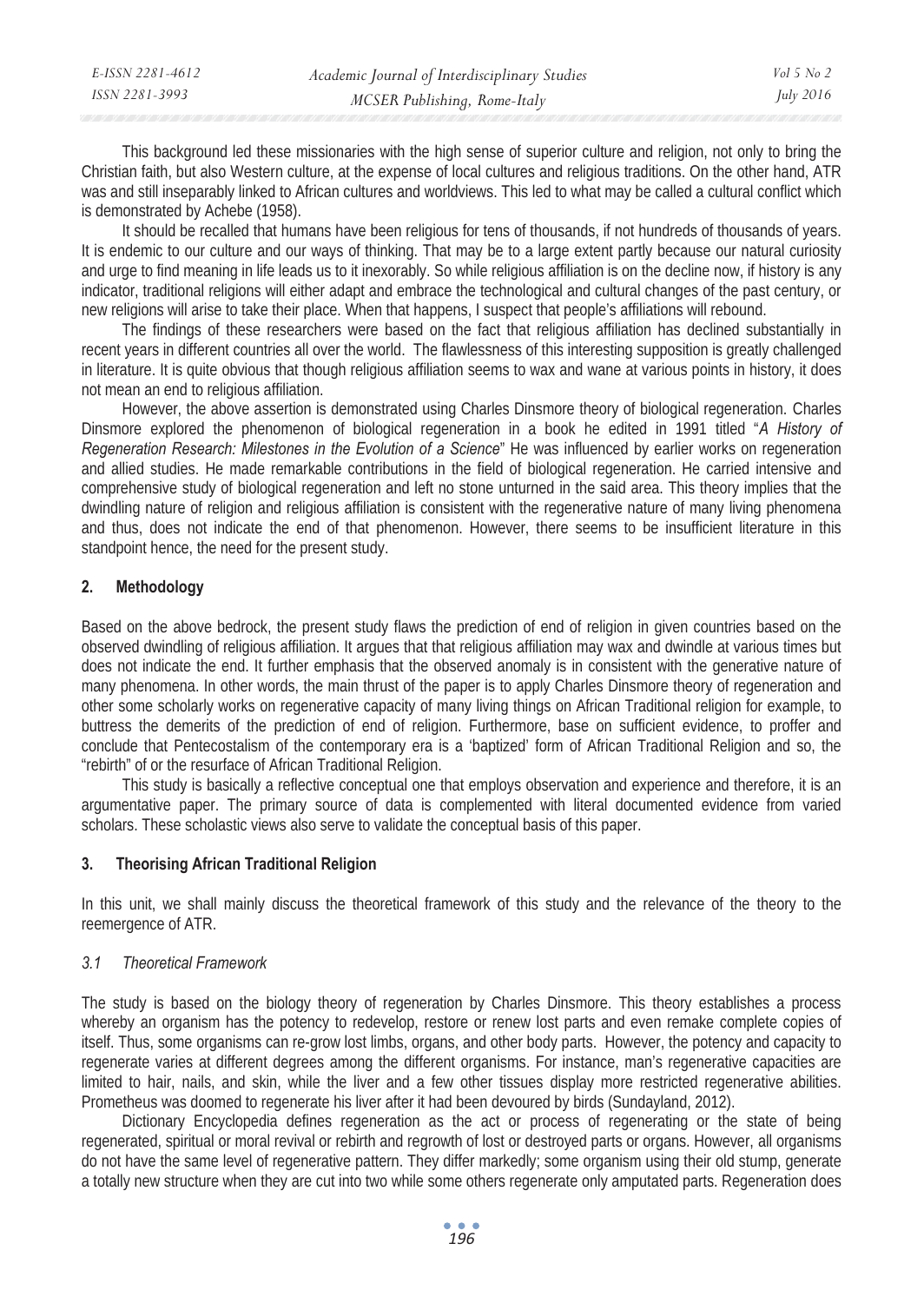not limit itself to only the replacement of lost parts, all forms of healing; knitting of a fractured bone and the development of tissue over a wound are themselves regeneration. Many protists like the amoeba, if cut in half, can grow back into a complete organism so long as enough of the nuclear material is undamaged. The hydra, like other simple invertebrates regenerates themselves. If cut into tiny pieces and mixed up, the pieces can reorganize themselves and grow back into a complete organism. On the other hand, flatworms, if chopped up into fine pieces, each piece has the potency to regenerate into an entire organism from only a small mass of cells. Starfish, which are echinoderms, can develop entirely new body from their central section and a single arm. Newts and salamanders can regenerate lost legs and parts of eyes, but many other amphibians such as frogs and toads cannot. Research has shown that if about 75 percent of the human liver is removed, the remaining 25 percent can regenerate into a functional organ. Regeneration in this case takes the form of the enlargement of the remaining structures rather than the re-creation of the lost ones.

In a nut shell, four mechanisms for tissue regeneration in animals can be distinguished as follows; the reorganization of existing cells (as in the hydra), the differentiation of stored stem cells into the specific tissues needed (as in the salamander), the dedifferentiation of neighboring tissue cells and their subsequent regrowth as cells of the needed type (as in plants as well as certain animals like the salamander) and the compensatory growth of the surviving cells of the specific tissue (as in the human liver) (Dictionary Encyclopedia).

The theory of regeneration has been corroborated by many scholars. For instance, Goss (2016) stated that many organisms replace or restore lost or amputated body parts though in different degrees. While some grow a new structure on the stump of the old one others may dramatically replace substantial portions of themselves when they have been cut in two or often too, may grow organs or appendages that have been lost. He further added that the motile, hairlike cilia and flagella of single-celled organisms are capable of regenerating themselves within an hour or two after amputation. He concluded that Protists and plants, invertebrates and vertebrates of various kinds regenerate

Sundayland (2009) earlier averred that regeneration is a fascinating phenomenon whereby many organisms can regenerate lost parts and even remake complete copies of themselves but unfortunately, our regenerative capacities are limited to hair, nails, and skin, while the liver and a few other tissues display more restricted regenerative abilities. However, recent studies confirm biological regeneration and that some animals like freshwater planarians, some annelids and earthworms can even regenerate a whole brain (Plytycy, 2015; Cebria, 2015)

Ozhan and Weidinger (2015) reiterated that that the capacity to repair damaged tissues varies among vertebrates. For instance, the adult teleost fish and amphibians can regenerate heart tissue, but human beings cannot. However, heart regeneration is possible in neonatal mice, but this ability is lost within 7 days after birth. In zebra fish and neonatal mice, lost cardiomyocytes are regenerated via proliferation of spared, differentiated cardiomyocytes.

Wikipedia (2016) documented that every species is capable of regeneration, from bacteria to humans, that regeneration can either be complete or partial and at its elementary level, regeneration is mediated by the molecular processes of gene regulation. Qi (2016) added that adult stem cells that reside in particular types of tissues are responsible for tissue homeostasis and regeneration. Cellular functions of adult stem cells are intricately related to the gene expression programme

Conclusively therefore, biological regeneration is a process by which some organisms replace or restore lost or amputated body parts. Organisms differ markedly in their ability to regenerate parts. Some grow a new structure on the stump of the old one. By such regeneration whole organisms may dramatically replace substantial portions of themselves when they have been cut in two, or may grow organs or appendages that have been lost. Not all living things regenerate parts in this manner, however. The stump of an amputated structure may simply heal over without replacement. This wound healing is itself a kind of regeneration at the tissue level of organization: a cut surface heals over, a bone fracture knits, and cells replace themselves as the need arises. Regeneration is thus, one aspect of the general process of growth, is a primary attribute of all living systems. Without it there could be no life, for the very maintenance of an organism depends upon the incessant turnover by which all tissues and organs constantly renew themselves. ((Nyquist, 1932).

Regeneration as a phenomenon has some properties which include;

- a) Not all organisms regenerate in the same way.
- b) Sometimes the part that grows back is not the same as that which was lost.
- c) Often, regeneration may be induced without having lost anything at all.
- d) Sometimes that which is regenerated is very different from the original.
- e) Many protests like the amoeba that have been cut in half can grow back into a complete organism so long as enough of the nuclear material is undamaged.
- f) Regeneration is not of the whole body but of parts or, in some cases, nearly the entire body of an organism,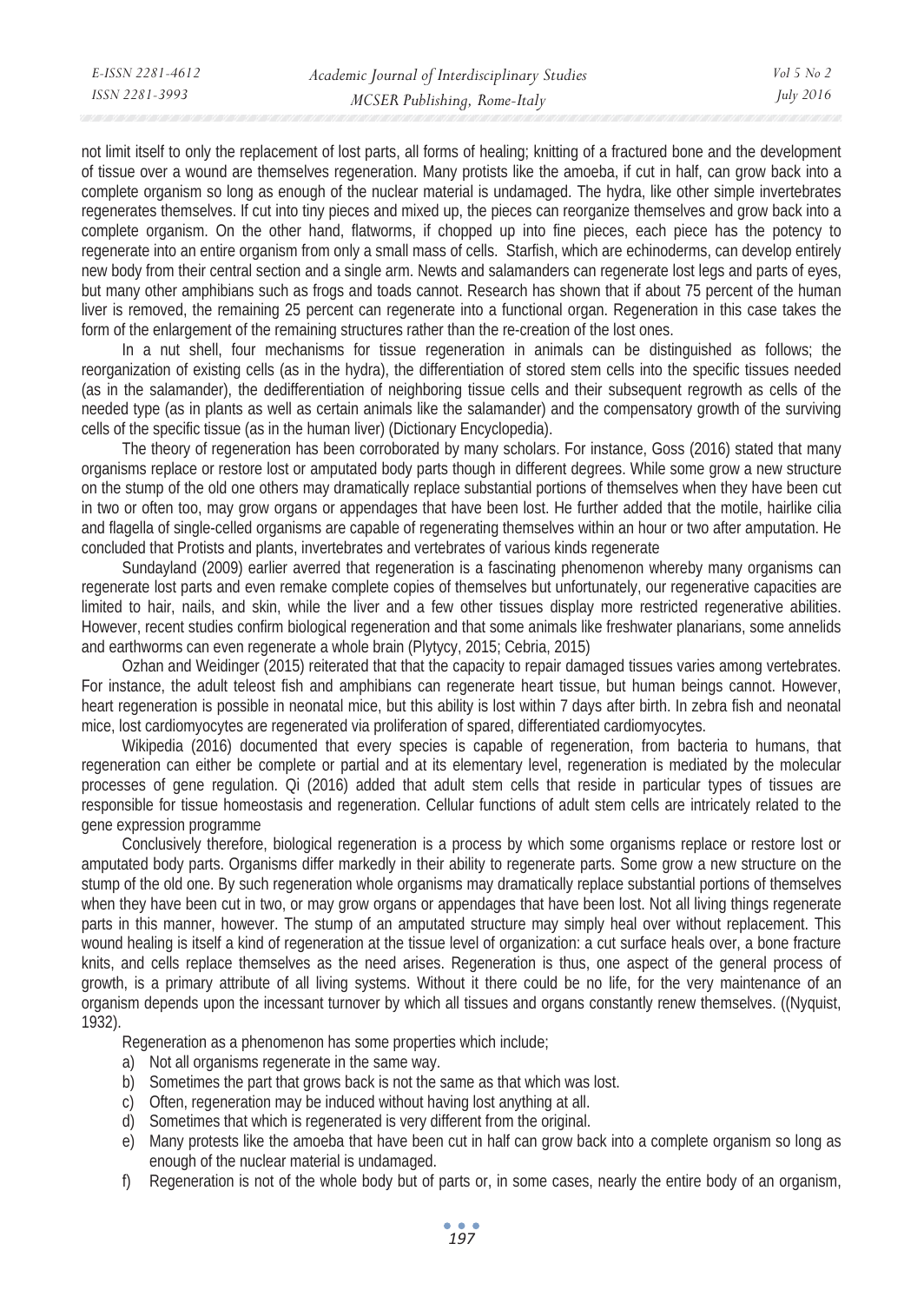implying the existence of at least, a remnant.

g) The capacity for regeneration varies widely in animals, with some able to regenerate whole limbs and others not, but the capacity is reduced significantly in more complex animals.

#### *3.1.1 Regeneration, Reproduction and Religion: A Relationship.*

Regeneration and reproduction in organisms share some common features. Plants and often lower animals reproduce through a process whereby a whole new organism is produced from a fraction of parent organism. For instance; a new plant may grow from a cut portion of another plant, some worms reproduce by splitting in two, each half growing into what was cut off, when a reasonable percent of some human organs such as; liver, kidney, pancreas, thyroid and adrenal glands are removed, the remaining fraction has the potency to enlarge to a mass equivalent to the original organ. The missing lobes of the liver for instance, are not usually replaced but the residual ones grow as large as necessary in order to restore the original function of the organ and finally, reproduction is achieved sexually by the union of an egg and sperm. In this case, an entire organism develops from a single cell, the fertilized egg, or zygote. This common reproductive features of organisms that reproduce sexually, testifies to the universality of regenerative processes.

The incident of regeneration is very much experienced in religion and religious matters. By implication, religion as a whole and the practices of religion do not actually fade away permanently but may grow dim, rejuvenate and redevelop. This is widely noticed in many aspects of religious life. In Christianity for instance, many bible passages demonstrate the regenerative nature of man. Few examples include; … and I shall give them one heart, and shall put a new spirit within them. And I shall take the heart of stone out of their flesh and give them a heart of flesh (Ezek. 11:19), Jesus answered and said to him, "Truly, truly, I say to you, unless one is born again, he cannot see the kingdom of God (John 3:3) and therefore if any man is in Christ, he is a new creature; the old things passed away; behold, new things have come.( 2 Cor. 5:17).

In the context of this work, we shall limit have a discussion on the dwindle and resurgent phases of African traditional religion to buttress our point that there is no real end, rather, the end is the beginning as shown by the reemergence of African traditional religion.We shall demonstrate the above assertion with a glance at a brief history of African traditional religion and African Christianity as typified in the story of Umofia in Things Fall apart by Chinua Achebe.

## *3.2 Relevance of Regenerative Theory to the Reemergence of ATR*

We shall start the discussion on the relevance of theory of regeneration to the death and resurface of African Traditional Religion by tracing the history of Christianity through its arrival in Africa, its planting, success and conflicts to the emergence of Pentecostalism to the reemergence of African traditional religion. This will reveal that African Traditional Religion which had been assumed to have been extinct has ever been alive. As it passes through the passage of life, it experiences growing and dwindling forces. So may have at a point in time grew dim but at other point in time waxed strong just like any other living matter. Christianity as we all know emerged from Judaism, the religion of the Jews and a class of indigenous religion like African traditional religion. The coming of Christianity seemed to diminish Judaism but did not extinct it. One may say that the copy of Christianity which the early Christians practiced at Antioch that gave them the name is not the same at the present and yet, that does not mean the end of Christianity.

African traditional religion thus, refers to the entire system of belief of the Africans before it came in contact with external influence. It is the indigenous religion of the Africans as conditioned by the geographical, social, economic and political factors of Africa. This appreciates the fact that ATR belongs to the class of indigenous religions and as such, covers thousands of small scale societies who have distinct languages, kinship systems, mythologies, ancestral memories, and homelands. These different societies comprise more than 200 million people throughout the planet today. Since these societies are extremely diverse, any general remark may look like imposing ideas and concepts on them. However, the core properties of religion are shared by all these seemingly distinct societies.

For Africa therefore, the role of traditional religion in determining the *modus vivendi* has been vital. African cultures are known for their religious orientation. In fact, African cultures are religious cultures. It is not possible to study African culture in isolation from religion. Religion permeates the ideal African from cradle to grave. African traditional religion, therefore, comes into play in the shaping of the African's future and has aided and sustained African civilization.

We may recall that every society, including the most developed society was once at their traditional setting. African Traditional religion is grouped under the indigenous religions, just as Judaism – a replica of ATR, is the traditional religion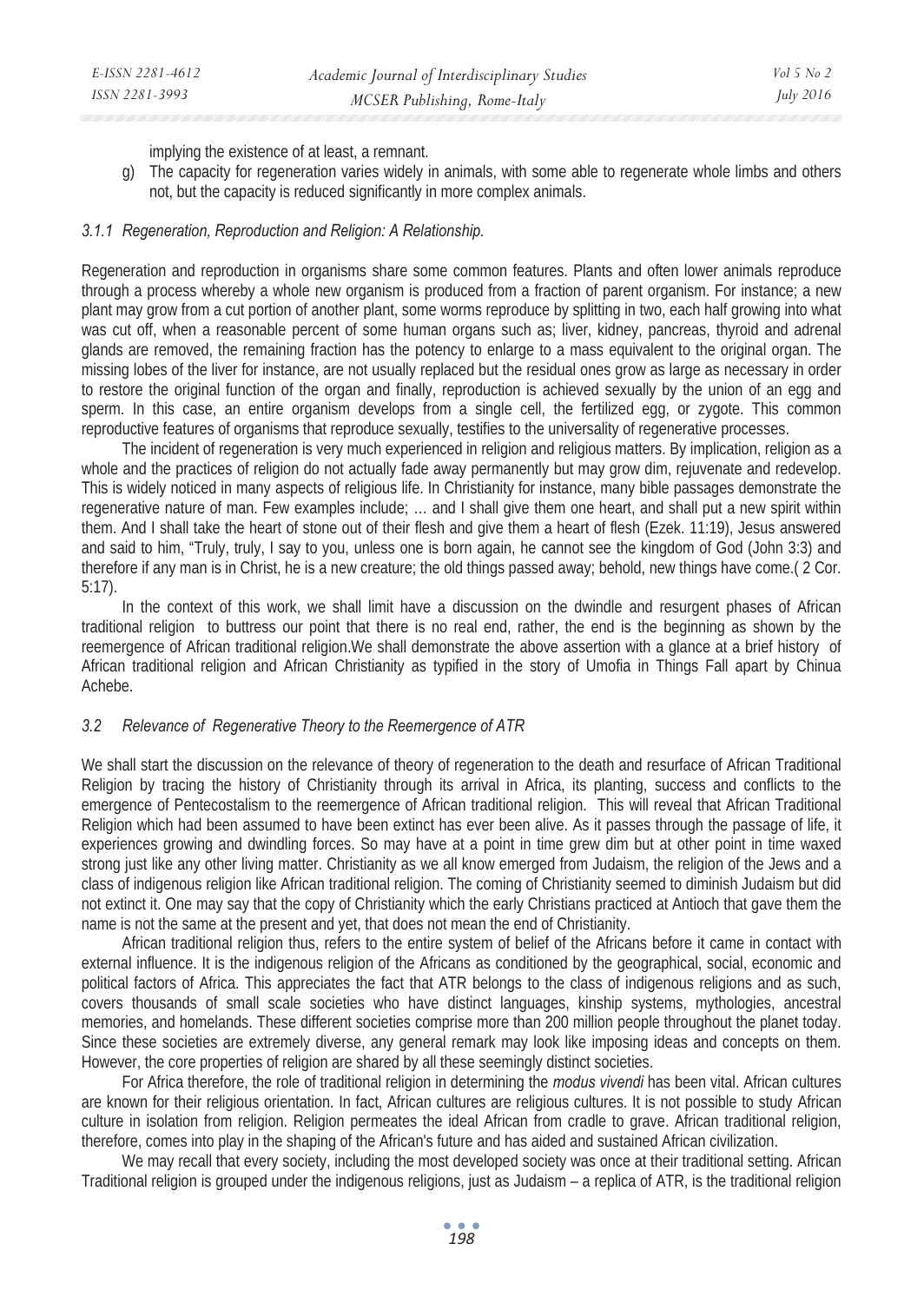of the Jews. The birth of Jesus Christ and consequently, Christianity, did not result to the death of Judaism. It may have caused it to grow dim and eventually regenerate fully. Jesus even made it explicitly clear that he did not come to abolish the law, that is, Judaism.

Taking this as a point of departure, African Traditional Religion like any other indigenous religion did not exist in isolation without communicating with other cultures. As nature has it, in socialization, cultures must surely meet with the unavoidable consequence of diffusion and assimilation. Basically, once diffused, the antithesis must be born which is neither fully the parents stock. Likewise, African Tradition Religion at a point in history came in contact with Christianity. We shall summarize the incident of this coming together of the two cultures with a borrow of ideas from the famous 'Things Fall Apart by Chinua Achebe (1958). We shall use the People of Umuofia to symbolize the entire African race to demonstrate the birth, rejection and eventual acceptance of Christianity in African soil and how it grew, waxed, dimmed and rebounded into African Tradition Religion.

The famous Chinua Achebe, the author of "Things Fall Apart" carefully articulated as part of his work, the coming of a new religious culture into Africa, its early rejection and crises and its eventual success in African soil. The depth of penetration of this new religion and culture in Africa however remains questionable.Chapter sixteen of the said book articulated the coming of the Christian missionaries in Umuofia. We see the arrival of Christianity into a sedate rural community. They were initial clashes and mistakes; the people were not willing listeners and the missionaries were not imaginative gospellers, worsen by their arrogant superiority complex and inability to appreciate anything good in the tradition and custom of the people. Achebe (1958) summarized that:

*The missionaries begin to win converts because of their victory over the evil forest. The clansmen interpret this to mean that 'the white man's fetish has unbelievable power'. … Okonkwo feels humiliated that his son, of all sons, joins the missionaries… He regrets the truth in the saying that 'living fire begets cold, impotent ash'. Okonkwo returns to a fastchanging Umuofia. Not only the low-born and outcasts but even a titled man, Ogbuefi Ugonna, has joined the Christians. The white man has also brought a government and a system of running it. Christianity, school, trading, and government reinforce each other and combine to undo the old order. 'What is it that has happened to our people' asks Okonkwo, 'why have they lost the power to fight?' And he resolves on behalf of the clan, 'We must fight these men and drive them from the land'. But he is now a stranger in the clan and his voice is a lone voice. Obierika understands the new changes in contrast to Okonkwo's way of approach. It is easy to drive back two white men but what happens when a white has a soildiers, messengers and 'Christians among us to fight for him'? He is very clever and 'he has put a knife on the things that held us together.'He will cut deeper and deeper and the clan will fall further apart…. Okonkwo mourned for the clan,*  which he saw breaking up and falling apart and he mourned for the war-like men of Umuofia, who had unaccountably *become soft like women. (Pp.152 – 154).* 

Finally, it was Okonkwo's zeal to draw the last strength to lift himself and his clan above what he saw as degradation eventually led to his shameful death by suicide. Ironically, it was the strangers Okonkwo fought and died opposing were the only people who brought him down and buried him (Achebe, 1958). Inevitably, the powerful forces of change are like the force of a running stream that must take its course without being hindered. This may be seen as the defeat and end of ATR but was it actually an end?

### *3.2.1 The success of Christianity in Igbo land and its splinter groups*

The defeat of the religion and total way of life of the people of Umuofia symbolically represent what seems to be the defeat of African traditional religion and culture in Africa. But was it a total defeat? The answer is obvious- there were remnants. However, there was a massive dwindle of the traditional religion and 'successful' implantation of Christianity and western culture. Christianity is embraced by the majority of the population in most African states. There has been tremendous growth of Christians in Africa, coupled by a relative decline in adherence to traditional African religions. At a point in history, Christianity became one of the two most widely practiced religions in Africa. The company of those who believed were of one heart and soul and lived a Chris-like life. This copy of Christianity was the one that was planted in Africa but how long did this copy of Christianity last in Africa? The remnants of African Traditional Religion continued to regenerate to a point of influencing Christian practices thus, Ezenweke (2010) observed that:

*Despite the influence of Christianity, despite the attempt to interpret the world in naturalistic terms without recourse to the supernatural and occult forces by the contemporary world, the daily lives of many Africans are still being influenced by their cultural belief system. It has thus been observed that Christian faith among the African Christians in general and Igbo Christians in particular is very shallow. It has not penetrated beyond skin deep. (p.25)*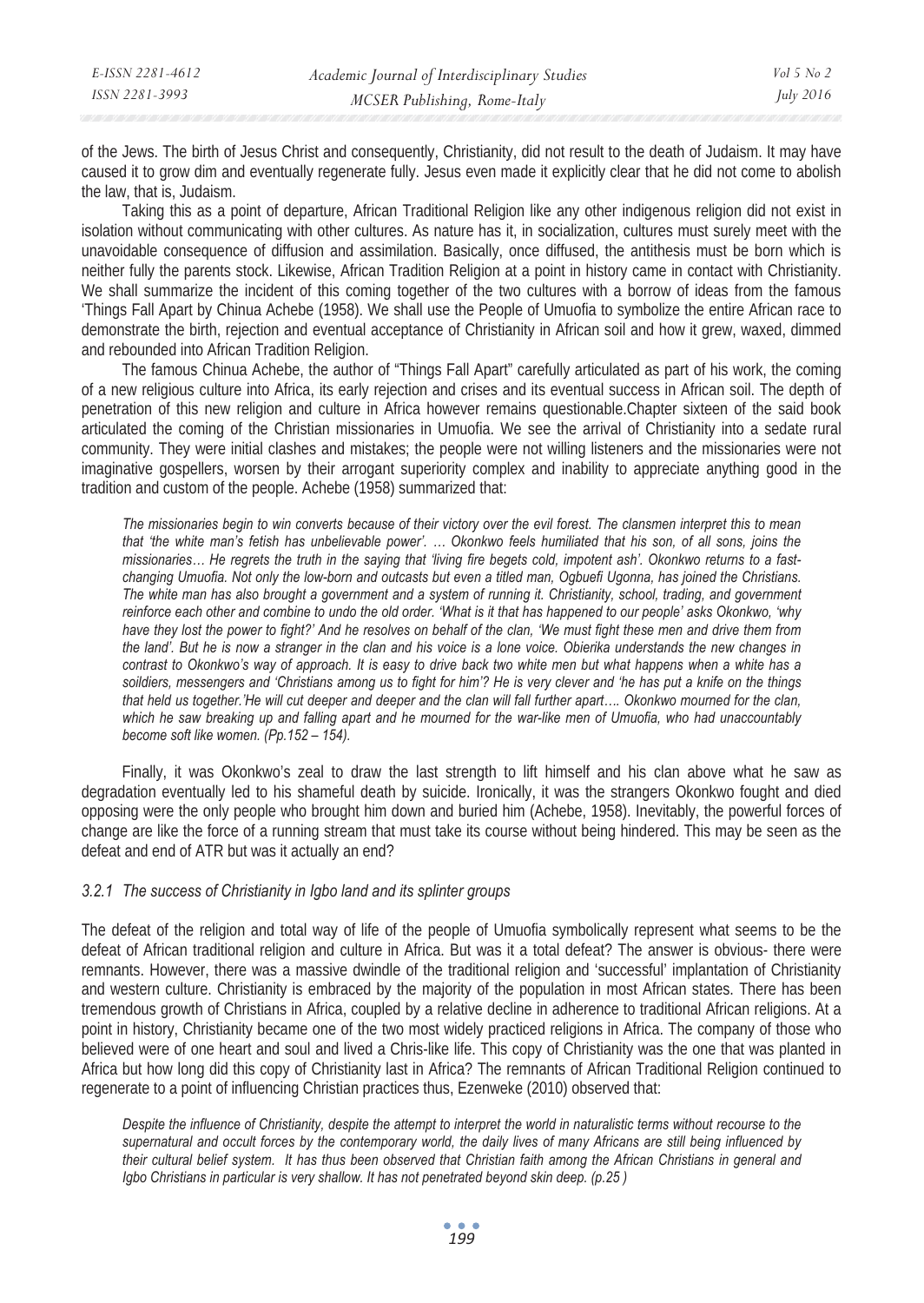For instance, as far back as 1937 Leith-Rose as quoted by Afigbo (1980) lamented that:

With no strain or conflict, the modern Igbo can attend communion and believe in medicine; keep a church wife and several *native marriage wives, tie up preciously in the same corner of a handkerchief his rosary and the shaped bit of iron for juju made for him by an Awka blacksmith…. Many still consult fortune-tellers when they want to embark on a project. The same is true when a well-thought project flops or there is sudden death or happening that seems otherwise uncounted for (p.19).* 

Under this bedrock, in the early 1900s, some Christians got disenchanted with the lukewarm attitudes of members of the church or of their mainline denomination and desired for a renewal of and/or fanning into flame the gift of the Holy spirit received at baptism and ignited at the feast of Pentecost. This generated an outbreak of a movement within Christendom that is known as the Pentecostal movement.

Specifically, it started in 1901 under an acknowledged founder, C.F. Parham of Anglican Communion, with the instrumentality of his college students in Kansas, USA. In 1906, the fire of this new outbreak of Pentecostalism was extended to Azusa Street through the effort of William Seymour a black minister. (Nwaobi,1993).

Through organized revivals, hundreds and thousands of people began to join. In short with this outbreak of 20<sup>th</sup> century Pentecostalism, it was on record that many people received spiritual power to go on mission. Thus, through the activities of many individuals, Christianity began to spread more than ever. For instance, Florence Crawford took the Pentecostal gospel to the Northwest (of USA) in her Apostolic Faith Movement. Rev. William Durham of Chicago went on mission to Los Angeles and beyond. T. B. Barrett, a Norwegian Methodist has been credited with taking Pentecostal movement to Sweden, Norway, Denmark, Germany, France and England (Falaiye, 2005).

#### *3.2.2 The Emergence of Pentecostal Movement in Africa vis-a-vis Nigeria and Factors for its Success*

*The commencement of Pentecostalism in Africa can be traced to the effort of a woman, the wife of a Methodist preacher, John Graham Lake who had an experience of being miraculously healed of Tuberculosis by Dowie, the founder of a religious community called "Zion City" near Chicago, Illinois. In 1908, Lake led a team of missionaries to Johannesburg in South Africa and from there; Pentecostalism was spread to other parts of Africa (Obineche, 2004; Falaiye, 2007). In Nigeria, it dates back to 1930 at Ilesa, Osun State through the activities of Babalola of the Christ Apostolic Church and one of his evangelists called Orekoya who raised a dead woman, Alice Abeo, also in 1930. Babalola stood out among his contemporaries by the unequalled charismatic display he had in healing the sick, exorcism, deliverance from the power of darkness and especially raising a dead person (Oguejiofor, 2007; Falaiye, 2007).* 

It is seemingly, generally believed that the success of Pentecostal missions in Africa, Nigeria inclusive is the fact that many of the basic tenets of Pentecostalism are very much consistent with the African Traditional religious world view. As early stated, scholars share same view regarding the inclination of African Christians to their traditional world view.

At this point, we shall discuss the major argument of this study by comparing the basic tenets of Pentecostalism and African Traditional Religion with a view to ascertain their relatedness and use it therefore as a platform for the establishment of the major arguments of this study namely; Pentecostalism as the rebirth of African Traditional Religion and the irrationality of the prediction of the end of religion. This is so because, if Pentecostalism shares same tenets of African Traditional religion and so, the new form or rebirth of African Traditional Religion, the prediction of the end of religion because it grew dim at a point in history is irrational.

#### **4. Discussion**

As has earlier established, we shall discuss the remaining part of this paper to cover some basic tenets of African Traditional Religion and Pentecostalism, Pentecostalism as a new form of African Traditional Religion and the irrationality of the prediction of the end of religion.

As been earlier stated, African traditional religion refers to the entire primary and indigenous system of belief of the Africans before it came in contact with external influence. It is the indigenous religion of the Africans as conditioned by her worldview. However, the African world view is a multifaceted one that may not be sufficiently discussed within the context of this paper. Thus, the aspects directly required in the context of this work will be mentioned. These include; Igbo belief system, the central acceptability of occult and exorcism and the quest for healing.

In the first place, many African communities believe in many gods. Apart from the belief in the Supreme Being, there is a strong belief in other spiritual forces (Quarcoopome, 1987 and Ugwu & Ugwueye, 2004). Basden (1966)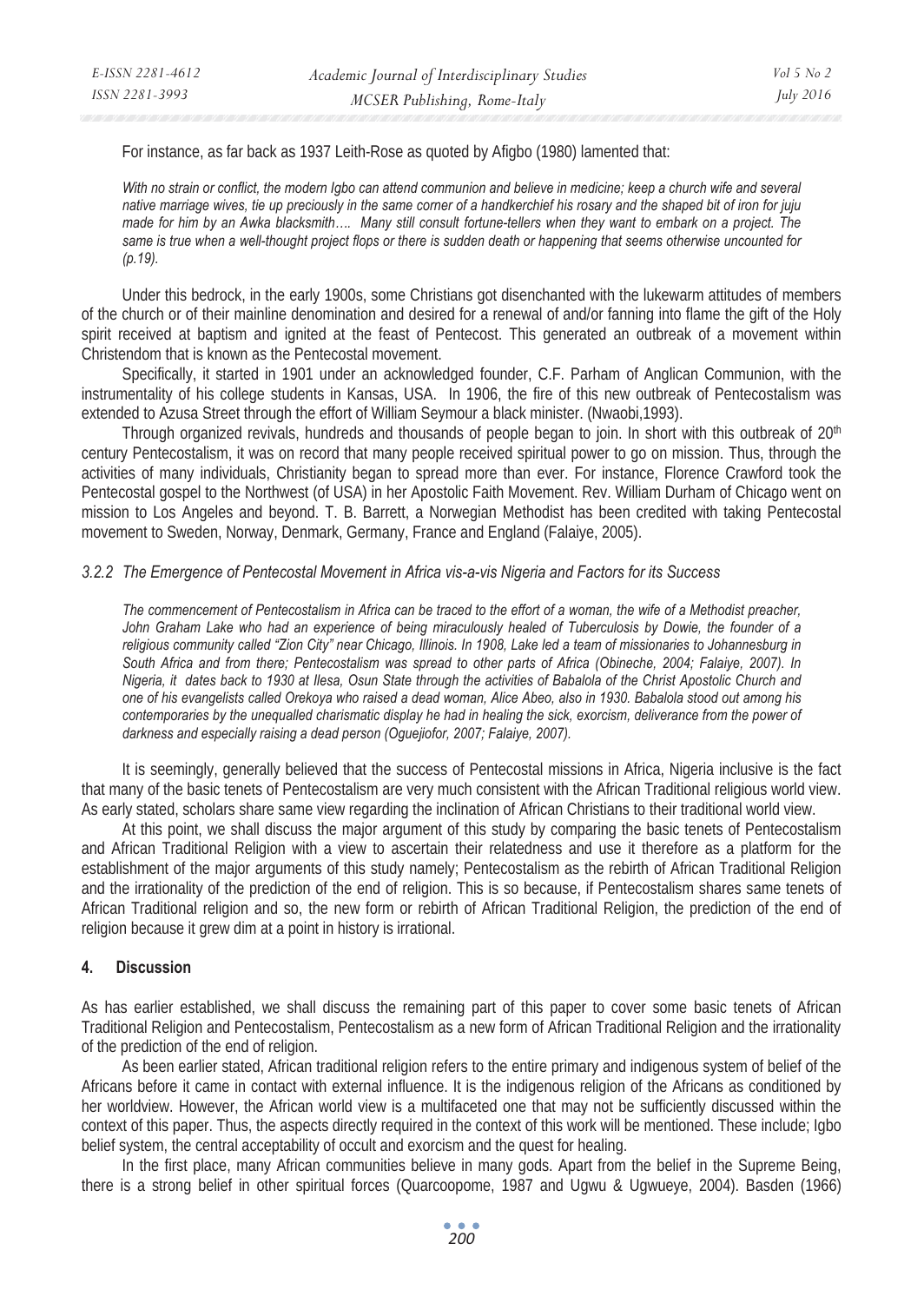remarked that 'scattered here and there throughout the Igbo community more particularly on the Eastern side of the Niger are certain local deities alleged to possess supernatural powers' (p.66). Ogbajie (1995) echoed that:

*Categories of being in Igbo invisible world are many. Different powers are called up in different situations… The world of*  an Igbo man cannot be completely understood without his conception of magical or mystical forces, which the Igboman calls "Ogwu". Simply put, "ogwu "is a force of vital energy or mystical power that is employed for medical, magical, *sorcery and witchcraft purposes. (p. 56).* 

Secondly, Africans, especially the Igbos, believe in the existence of various phenomena supposedly experienced by some people, which are not in line with western science. These phenomena cannot be comprehended by human understanding and so, unexplainable by the known forces of nature. It is deeply believed too, that some Africans possess certain powers that cannot be tested nor proved under the principles of scientific verification to manipulate these forces.

There is no doubt that Africans believe in the existence of supernatural powers ever before the pre- colonial era and it served them. Many ill health such as mental problems are often cured through means that cannot be verified. The world of an Igbo man cannot be completely discussed exclusive of his conception of magical or mystical forces, that is, a force of vital energy or mystical power, which is engaged for many purposes such as for medical, magical, sorcery and for witchcraft (Ogbaile, 1995).

For an Igbo man, it is believed that some human beings are able to do certain things which are extraordinary with spiritual assistance (Nwala, 1985). Senghor as cited by Ogugua (2005) accentuated that:

The Igbo people believe too that the spirit can strengthen the life force of the living, or else, why the crave to have male *issue who will perform this unique function of strengthening the life forces of the people through prayer and sacrifices. (p. 71).* 

Thirdly, the Igbo traditional community like many other African communities, places a heavy accent on human life and its preservation. Human life is therefore, the prime and highest value. All man's effort is geared towards its maintenance. We may see this in the names they bear: 'Ndubuisi' (Life is of supreme importance) and 'Nduka' (life is greater) but to mention a few. (Madu,2004).

It is important to say here that 'ndu' (life) to an Igbo encompasses both the dynamic quality of material and human existence. Thus, death is only a dissolution of the flesh as the spirit enters a separate existence maintaining the ndu' in another form of existence. However, the state and quality of life on earth determines that state of life in the underworld (Mbiti, 1970; Ugwu & Ugwueye, 2004). Health in other words, is far more social than biological (Onuwa, 1990).

Health for the Igbo man means a harmonious existence between the different spheres of the cosmic other in which man is a member (Madu, 2004). As earlier stated in this work, a full perception of human health involves the acquisition of the highest possible forces and energies, capable of attaining the greatest possible spiritual and physical development of man. Proper health is shown, only when one has attained full realization and actualization of himself, has acquired and can manipulate all possible forces for the accomplishment of the goal for which he was created (Onunwa, 1990).

Therefore, African communities, the Igbos inclusive, are health-oriented communities and those rituals for healing and protection from diseases and evil spirits remain prominent features of African Traditional Religion. An average Igbo man is willing to give up all he has to safeguard his health. This may account for the fact that at every sign of ill-health, efforts must be directed toward finding out the cause especially in Igbo land where nothing happens without a cause. Mbiti (1970) earlier noted that:

*African people feel and believe that all the various ills, misfortunes, sickness, accidents, tragedies, sorrows, dangers and unhappy mysteries, which they encounter and experience, are caused by the use of these mystical powers in the hands of a sorcerer, witch or wizard. Nothing harmful happens by chance, someone causes everything by use of mystical power. (p. 200).* 

On the other hand, healing is one of, if not, the most vital aspect of Pentecostalism and this has been noted to be its powerful instrument for growth, especially in Igbo land where economic meltdown and poor health conditions compounded by illiteracy seem to be greatly witnessed. A major attraction for Pentecostalism has therefore, been its emphasis on healing. Some argue that the traditional African healers used herbs and other natural remedies as well as employing spiritual or supernatural forces in their healing process while the Pentecostals employ spiritual or supernatural practices but recently, it has also been observed that reasonable number of Pentecostal pastor also use herbs and other dietary stuff for healing.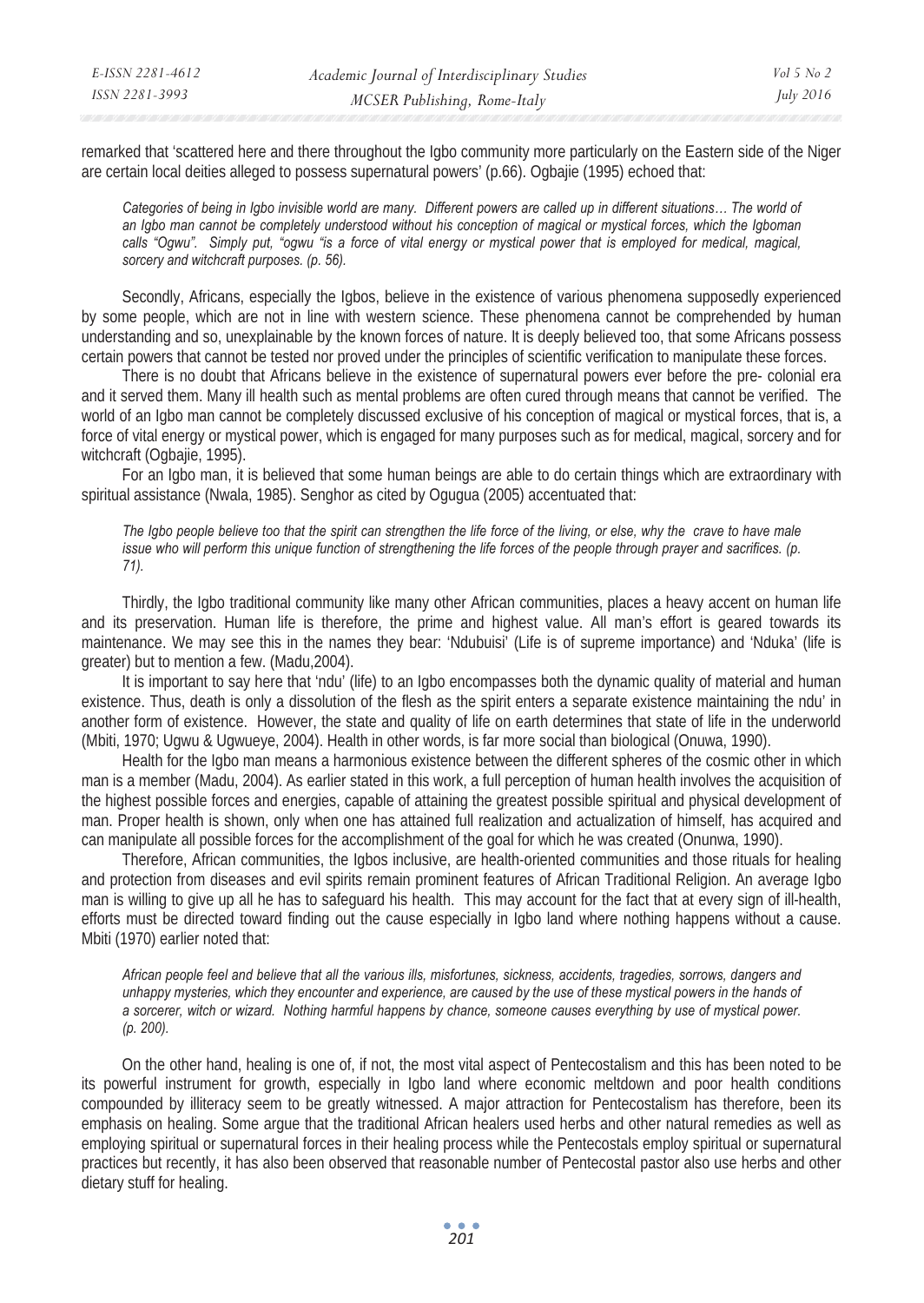| E-ISSN 2281-4612 | Academic Journal of Interdisciplinary Studies | Vol 5 No 2       |
|------------------|-----------------------------------------------|------------------|
| ISSN 2281-3993   | MCSER Publishing, Rome-Italy                  | <i>July 2016</i> |

Again, the acknowledgement of the influence of evil spirits and the appeasement of such spirits for protection are some of the most prominent feature of the Pentecostal churches which resonates well with the tenets of ATR. African Pentecostal dramatically enacted the convictions that healing and spirituality are together as against the rationalistic western form of Christianity, which has unwittingly separated healing from religion. The stand of the African Pentecostals as herein indicated resonated well with the popular beliefs of African people (Cox, 1996).

However, Pentecostalism came along stressing that we can expect and experience miracles today, of the same nature as the miracles of the Biblical days. Since in many religions of the world, and especially in African religions, the "man of God" has power to heal the sick and ward off evil spirits and sorcery, it was a natural thing to embrace Pentecostalism which believes also in supernatural healing (Hildebrandt, 1981; Ndiokwere, 1998).

Saayman (1993) also observed that "The Pentecostal understanding of preaching of the word in evangelism was that signs and wonders should accompany it, and divine healing in particular was an indispensable part of Pentecostal evangelistic methodology". (p.46). No wonder, the prevalence of oracles, sorcerers, witches, wizards and medicine men in Igbo land has no date of origin. They were in use even before the advent of western civilization (Mbefo, 2001).

As it has been noted that the growth in the Church in the world at large, Nigeria inclusive, has always been with a difference where ministers who are charismatic are involved who have been identified with working of miracles, and claim to possess power to heal 'by the divine intervention of God' (Falaiyi, 2007). We are quite aware that even in Igbo cosmology, a god that fails to satisfy the desires of the people is replaced with a more powerful one.

More so, as earlier noted, Christianity emerged from Judaism, though may have caused Judaism to wane but certainly, did not extinct it. Invariably, Christianity flourished and has records of waxing and waning. One may say that the copy of Christianity which the early Christians practiced at Antioch that gave them the name is not the same that is practiced at the present and yet, that does not mean the end of Christianity. Therefore, a look from indigenous religion through Christianity to Pentecostalism and back to the indigenous worldview justifies that there is no real end.

The study finds out therefore that there is no real end to religion or religious affiliation as evident on the history and changing nature of ATR and Christianity. This invariably faults the prediction of the end of religion and religious affiliation in many countries. It further justifies that Pentecostalism in Africa is a new form of African Traditional religion and so, the reemergence of ATR

The findings of this study is in consistent with the views of many scholars that Pentecostalism is adapted to the African worldview with its strong emphasis on spirit world beliefs, deriving its coloring from the texture of the African soil (Kalu, 2008; Lloyd, 2015; Aderibigbe & Medine, 2015). Scholars from diverse disciplines often refer to the nature of the modern day Pentecostalism in Africa as the "third wave" of Christianity in Africa (Meyer 2004; Robbins, 2004), in which African ministers took the lead in melding established Christian doctrine with local belief. This syncretistic form of Christianity seems uniquely suited to the African situation (Maxwell 1998).

There are echoed voices that Pentecostalism adopted an African style of worship and liturgy (Anderson 2004) and heavily relies on African Traditional Religion with its dominant beliefs and practices. (Mbiti, 1999). It has been categorically stated that a clear examination of modern era Pentecostals testifies that ATR /AIR (African Indigenous Religions) that seemed to have dwindle is resurfaced (Adamo, 2011). Anderson succintly stated that one of the outstanding features of African Pentecostals is their religious creativity and spontaneously indigenous character and that African Pentecostalism is in constant interaction with the African spirit world (Anderson, 2000).

## **5. Implications and Conclusion**

There is no real end to life; the end of a life is the beginning of another life. Religion and religious affiliation will live as long as human beings live. It may change its nature but the basic tenets continue to exist. The prediction of the death of religion in a given period is what may be referred to as historians being ahead of time (Speel, 2007). This paper therefore, flaws the preposition that predicts a virtually end to religious affiliation in given countries.

Though the Abrahamic religions use terms as "end time(s)" and "end of days" to depict a period referred to as eschatology, they do not really mean end of religion or religious affiliation. Religion and religious affiliations may at various times, decline, adapt new insights and be rebound . In other words, what seems to be an end may be a gate way to a new beginning. Hence, this paper using Charles Dinsmore theory of regeneration demonstrates the resurfacing of African Traditional Religion in the contemporary world into what is seen as Pentecostalism; thus, Pentecostalism is a rebirth of African Traditional Religion.

This has a great lesson for the contemporary people of Africa in particular and Igbo people in particular who are notoriously religious people. Invariably, life has no end; death which seems to be the end of life is actually the gate to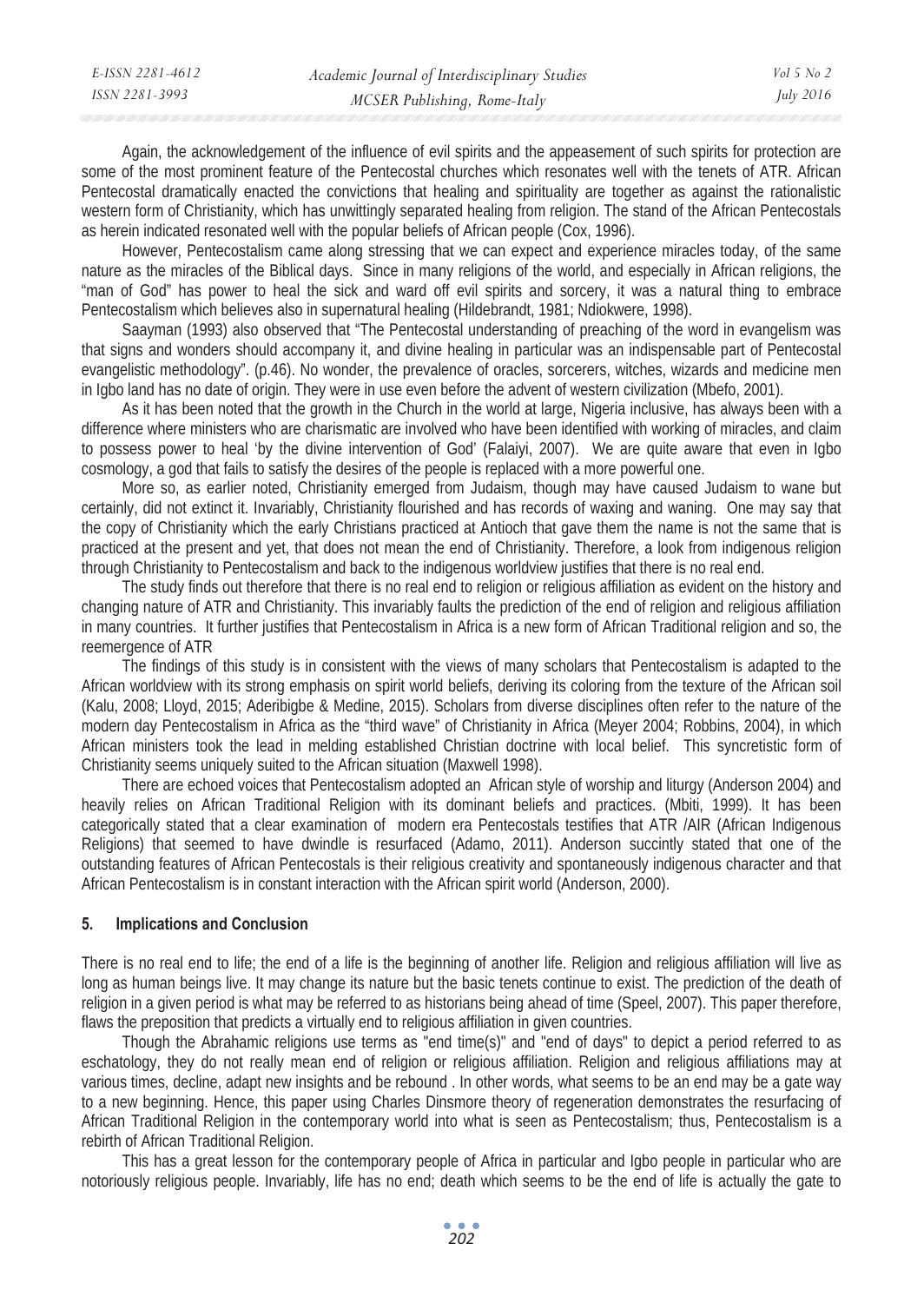another life and the quality of the second phase of life is determined by the quality of life lived in the first phase. Life should therefore be morally lived. This paper therefore calls for an examined life and total adherence to moral values and virtues.

#### **References**

- Achebe, C. (1958). Things fall apart*.* London: Heinemann.
- Adamo, D. T. Christianity and the African traditional religion(s): The postcolonial round of engagement, Verbum et Ecclesia, vol.32(1) online
- Aderibigbe, I. S. and Medine , C. M. J. (2015). Contemporary Perspectives on Religions in Africa and the African Diaspora, US: Palgrave Macmillan
- Afigbo, E. A. (1980). An outline of Igbo history. Owerri: Rada.
- Anderson, A. (2000). Evangelism and the growth of Pentecostalism in Africa. London: University of Birmingham.
- Barrett, D. (2001). The world wide Holy Spirit renewal. In V. Synan (Ed.). The century of Holy Spirit: 100 years of Pentecostal and charismatic renewal, 1901-200*1* (pp. 383-389). Tennessee: Thomas Nelson.
- Basden, G. (1966). Among the Ibos of Nigeria. London: Frank Cass.
- Cebria, Francesc, (2015), Arm regeneration in cuttlefish. (online)Available: http://gravator.com/schmidtea. (June 23, 2016)
- Cox, H. (1996). Fire from heaven: The rise of Pentecostal spirituality and the reshaping of religion in the twenty first century. London: Cass ell.
- Dinsmore, Charles E. (1995). BioScience. Vol. 45, No. 7 (Jul. Aug., 1995), pp. 484-492. USA: University of Califonia press.
- Dictionary Encyclopedia (2012). (online)Available: http://www.britannica.com/EBchecked/topic/495880/regeneration. (May 09, 2013).
- Ezenweke, E. O. (2010). Occult and Paranormal in Pentecostal Mission: Implications for Social Cohesion in many Igbo communities. Unizik Journal of Arts and Humanities. Vol 2 (2). Pp 20-39.
- Falaiye, E. A. (2007). Pentecostalism in the light of Acts chapter 1 verse 8. In A.G.Nnamani (Ed.). The new religious movement: Pentecostalism in perspective. (pp. 29 - 44). Benin City: Ava.
- Goss, Richard, Johnson, (2016). Regeneration. In Encyclopædia Britannica. (online) Available: http://www.britannica.com/science/regeneration-biology. (June 23, 2016.
- Hildebrandt, J. (1981). History of the church in Africa. Ghana: African Christian.
- Kalu, O. (2008). African Pentecostalism. New York: Oxford University press.
- Knapp, Alex (2011). Researchers Predict the End of Religion. (online) Available:*.* http://www.forbes.com/sites/alexknapp/2011/03/22/researchers-predict-the-end-of- religion/ (May 09, 2013).
- Lloyd, J. (2015). Pentecostal Doctrines, Beliefs, Practices and African Traditional Religion, Online: Augustine Research Fellowship.
- Madu, J.E.(2004). Honest to African cultural heritage. Onitsha: Coskan
- Maxwell, D. (1998). Delivered from the Spirit of Poverty: Pentecostalism, Prosperity and Modernity in Zimbabwe. Journal of Religion in Africa, vol. 28, (3), pp.350-373.
- Mbefo, L.N. (2001). The true Africa: Impulses for-affirmation*.* Onitsha: Spiritan.
- Mbiti J. S (1970). African Religions and Philosophy. New York: Double day.
- Mbiti, S. J. (1999). African Philosophy. Norfolk:Biddles
- Meyer, B. (2004). Christianity in Africa: From African Independent to Pentecostal-Charismatic Churches. Annual Review of Anthropology, vol. 33, 447-74.
- Ndiokwere, N. I. (1998). Search for greener pastures: Igbo and African experiences*.* U.S.A: Morris
- Ndiokwere, N. I. (1998). The third millennium church. Nebraska: Morris.
- Nwala, T. U. (1985). Igbo Philosophy. Nigeria: Lantern.
- Nwaobi, P. O. (1993). Charismatics and the church: A historical survey. Nigeria: Shanssu.
- Nyqueist, H. (1932). Theory of regeneration. Bell system technical journal, htts://scholar.google.com/scholar?q=theory+of+regeneration+by+nyquist&hl=en&as
- Obineche, J. O. (2004). Charismatic revolution: A challenge to orthodoxy*.* Owerri: Alphabet.
- Ogbajie, C. (1995). The Impact of Christianity on the Igbo religion and culture. Umuahia: Ark.
- Oguejiofor,J. O. (2007). Pitfalls in our Pentecostalism: A presidential address. In A.G. Nnamani (Eds). The new religious movement: Pentecostalism in perspective (pp.1- 10)*.* Benin City: Ava.
- Ogugua, P. I. (2005).Understanding deities in Igbo-African worldview: A religio-hilosophical perspectives. In M. Dukor (Ed.). AnInterdisciplinary,International Journal of Concerned African Philosophers, *2,* 64 - 91.
- Onunwa, U. (1990). Studies in Igbo Traditional religions. Obosi: Pacific.
- Ozhan, G. & Weidinger G. (2015).Wnt/B-Catenin signaling in heart regeneration, in Cell regeneration journal.(online) Available: http://cellregenerationjournal.biomedcentral.com (June 23, 2016).
- Plytycz, B. (2015). Reports on the role that the immune system may play in the regeneration of the brain in the earthworm, in Dendrobaena veneta (online) Available: http://www.ncbi.nlm.nih.gov/pubmed/25863277 (June 23, 2016).
- Qi, Huayu, (2016).Cell Regeneration: RNA-binding proteins in mouse male germline stem cells: a mammalian perspective.(online) Available: http://cellregenerationjournal.biomedcentral.com/articles.10.1186/s13619-015-0022-y/ (June 23, 2016)